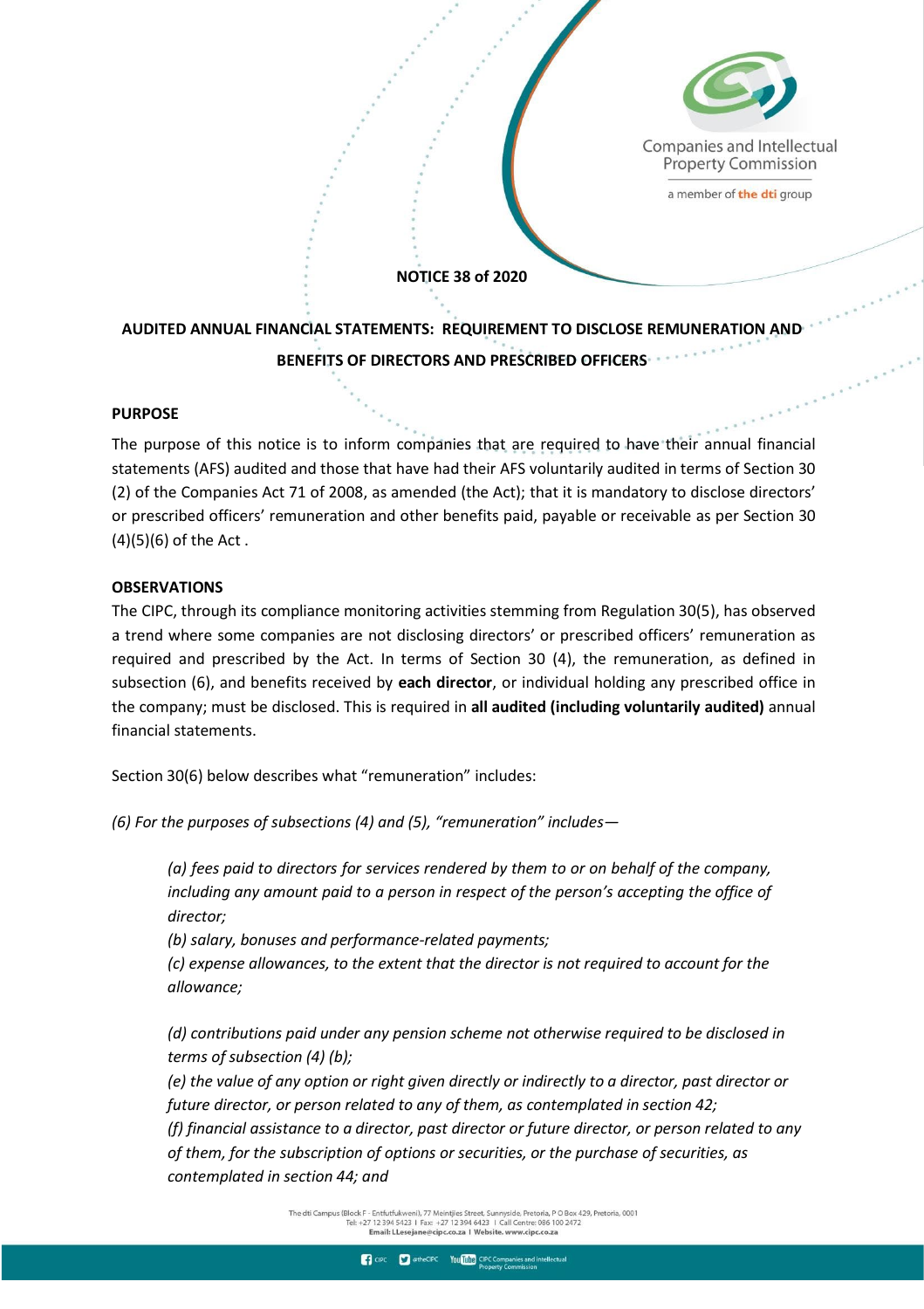*[Para. (f) substituted by s. 20 (e) of Act No. 3 of 2011.] (g) with respect to any loan or other financial assistance by the company to a director, past director or future director, or a person related to any of them, or any loan made by a third party to any such person, as contemplated in section 45, if the company is a guarantor of that loan, the value of— (i) any interest deferred, waived or forgiven; or (ii) the difference in value between— (aa) the interest that would reasonably be charged in comparable circumstances at fair market rates in an arm's length transaction; and (bb) the interest actually charged to the borrower, if less.*

# **PRESCRIBED ORDER**

It is incorrect to disclose remuneration as a single aggregated amount or as a single amount under each director without the name(s) of the director(s)/prescribed officer(s) and description of the payment/compensation. Where no remuneration was paid, a note is still required in the notes to the financial statements indicating that there were no payments made to directors. Below are examples (for illustrative purposes only, not prescribed template) of what is expected in terms of the Act:

*Incorrect:*

|                       | 2020  | 2019  |  |  |
|-----------------------|-------|-------|--|--|
|                       | R'000 | R'000 |  |  |
| Director remuneration | 5 470 | 4 600 |  |  |

*Incorrect:*

|            | 2020    | 2019    |  |  |
|------------|---------|---------|--|--|
|            | R'000   | R'000   |  |  |
| Director A | 1 400   | 1 1 0 0 |  |  |
| Director B | 2 2 0 0 | 1790    |  |  |
| Director C | 3 8 0 0 | 2 6 2 0 |  |  |

*Correct:*

| <b>Directors</b> | <b>Basic</b> | Retirement/ | Other      | Cash       | Benefit     | Total      |
|------------------|--------------|-------------|------------|------------|-------------|------------|
|                  | remuneration | medical     | benefits   | incentives | arising     | emoluments |
|                  | R'000        | benefits    | and        | R'000      | from<br>the | R'000      |
|                  |              | R'000       | allowances |            | exercise    |            |
|                  |              |             | R'000      |            | οf          |            |
|                  |              |             |            |            | options     |            |
|                  |              |             |            |            | R'000       |            |
| A Gomez          | 3 0 0 9      | 221         | 480        | 575        | 4 4 9 9     | 8784       |
| DE Bruyn         | 3 600        | 205         | 120        | 459        | 4 5 1 0     | 8894       |
| <b>FG Ntuli</b>  | 3850         | 244         | 305        | 457        |             | 4856       |
| <b>HK Elliot</b> | 4 4 0 0      | 268         | 270        | 276        |             | 5 2 1 4    |
| 2020Total        | 14 8 59      | 938         | 1175       | 1767       | 9 0 0 9     | 27 748     |

The dti Campus (Block F - Entfutfukweni), 77 Meintjies Street, Sunnyside, Pretoria, P O Box 429, Pretoria, 0001<br>Tel: +27 12 394 5423 | Fax: +27 12 394 6423 | Call Centre: 086 100 2472 Email: LLesejane@cipc.co.za | Website. www.cipc.co.za